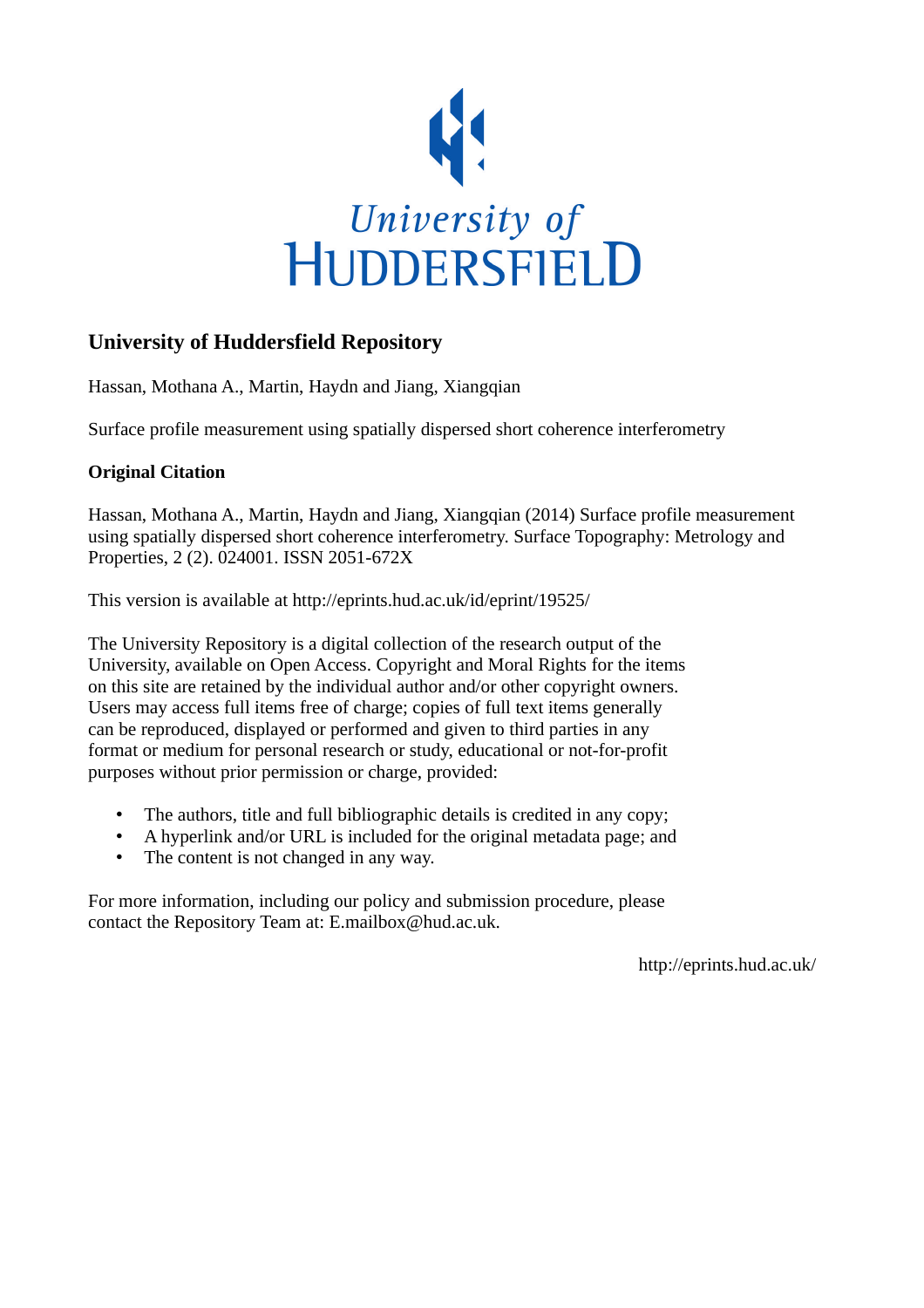[Home](http://iopscience.iop.org/) [Search](http://iopscience.iop.org/search) [Collections](http://iopscience.iop.org/collections) [Journals](http://iopscience.iop.org/journals) [About](http://iopscience.iop.org/page/aboutioppublishing) [Contact us](http://iopscience.iop.org/contact) [My IOPscience](http://iopscience.iop.org/myiopscience)

Surface profile measurement using spatially dispersed short coherence interferometry

This content has been downloaded from IOPscience. Please scroll down to see the full text. 2014 Surf. Topogr.: Metrol. Prop. 2 024001 (http://iopscience.iop.org/2051-672X/2/2/024001)

View [the table of contents for this issue](http://iopscience.iop.org/2051-672X/2/2), or go to the [journal homepage](http://iopscience.iop.org/2051-672X) for more

Download details:

IP Address: 161.112.232.221 This content was downloaded on 23/05/2014 at 15:26

Please note that [terms and conditions apply.](iopscience.iop.org/page/terms)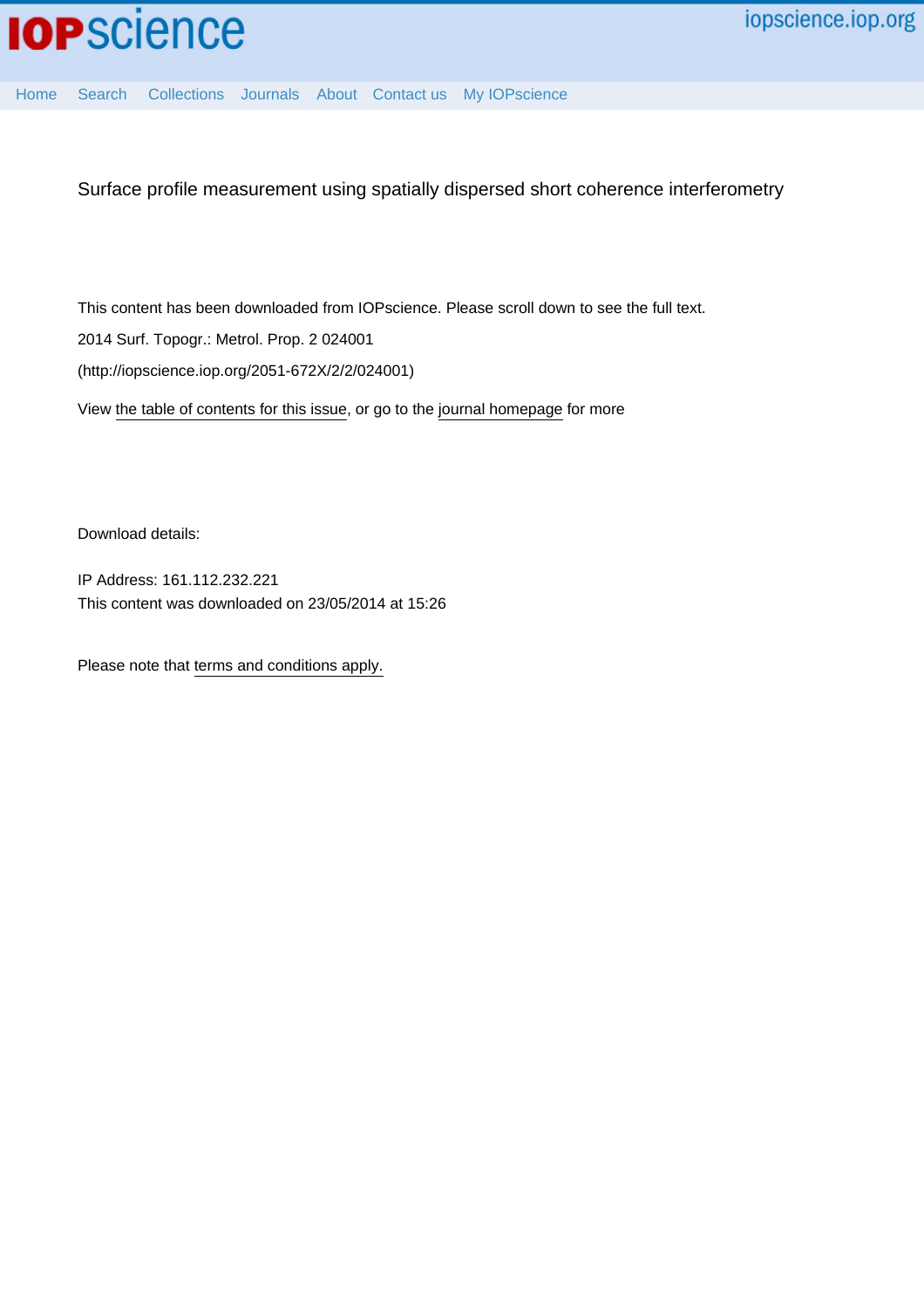# **Surface profile measurement using spatially dispersed short coherence interferometry**

# **Mothana A Hassan, Haydn Martin and Xiangqian Jiang**

Centre for Precision Technologies, University of Huddersfield, Huddersfield HD1 3DH, UK

E-mail: [x.jiang@hud.ac.uk](mailto:x.jiang@hud.ac.uk)

Received 9 August 2013 Accepted for publication 21 October 2013 Published 23 January 2014

## **Abstract**

Improved online techniques for surface profile measurement can be beneficial in high/ultra-precision manufacturing, in terms of enabling manufacture and reducing costs. This paper introduces a spatially dispersed short-coherence interferometer sourced by a super luminescent diode. This technique uses a broadband light source, which is spatially dispersed across a surface using a reflective grating and a scan lens. In this way, the phase data pertaining to surface at height is spectrally encoded. The light reflected from the surface is interfered with a reference beam in a Michelson interferometer, after which the resulting fringes are interrogated by a spectrometer. Phase shifting interferometry is used to extract the spectrally encoded phase information by analysing four captured frames using a Carré algorithm procedure; in this way, surface height can be determined across a profile on a sample. The short coherent light utilized in this interferometric technique means it has the potential for an application as a remote probe through an optical fibre link. This paper describes the concept of a spatially dispersed short coherence interferometer and provides some of the initial experimental results.

Keywords: optical metrology, surface measurement, interferometry, phase shifting

# **Nomenclature**

| <b>SLD</b>  | super luminescent diode             |
|-------------|-------------------------------------|
| <b>SWLI</b> | scanning white light interferometry |
| <b>OPD</b>  | optical path difference             |
| <b>PSI</b>  | phase shifting interferometry       |
| <b>PZT</b>  | piezo-electric transducer           |
| BS          | beam splitter                       |
| PC          | personal computer                   |
| <b>DAO</b>  | data acquisition                    |
|             |                                     |

# **1. Introduction**

Optical interferometry has been widely explored for surface measurement as a non-contact method. Interferometric methods have many advantages when compared to traditional contact stylus instruments. They do not make any mechanical contact with the surface being measured and thus cannot cause damage under normal circumstances  $[1-3]$ . Non-contact methods are generally faster and remain

capable of high-precision measurement. In the field of surface metrology, there are many types of developed techniques including scanning white light interferometry (SWLI), phase shifting interferometry (PSI) and wavelength scanning interferometry [\[4\]](#page-6-0). SWLI in particular is a powerful technique, which can overcome the inherent phase ambiguity and is thus capable of measuring discontinuous surface features. As such, SWLI is the *de facto* optical profilometry technique in industrial use. However, for many dynamic applications, such as the analysis of defects on moving substrates, methods such as SWLI are not suitable due to the requirements of mechanically moving the objective lens in order to make the measurement. For applications such as defect detection in roll-to-roll manufacture, it is often enough to have to measure only a line profile on the surface because the second lateral axis of the measurement is provided for by the movement of the substrate.

In this paper, we introduce a spectrally resolved broadband interferometry technique to measure surface profiles at the nanoscale. A Michelson interferometer is setup and illuminated with a broadband super luminescent

2051-672X/14/024001+05\$33.00 1 © 2014 IOP Publishing Ltd

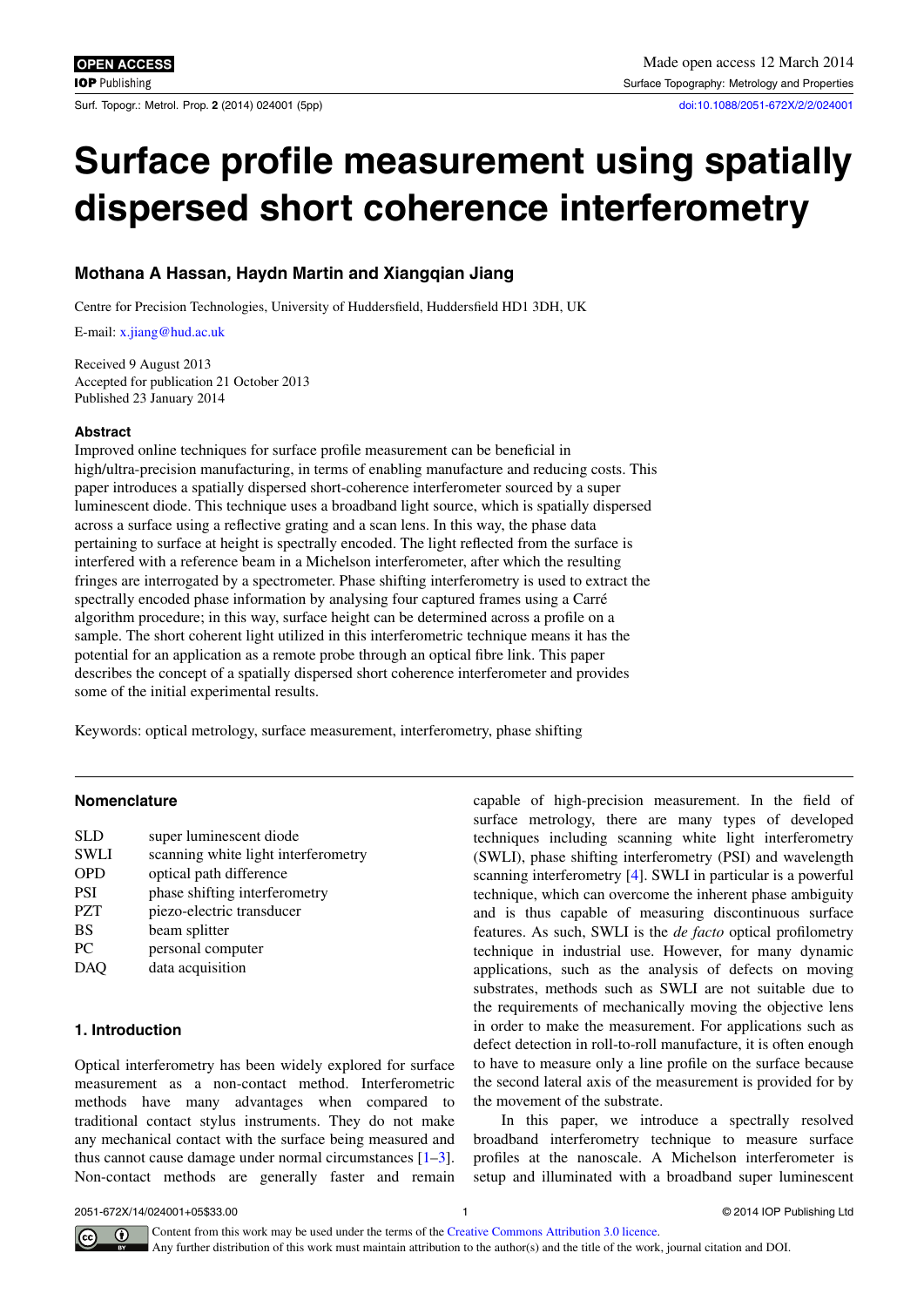<span id="page-3-0"></span>diode (SLD) light source. The light is spatially dispersed across a profile on the measurand using a grating and collimating lens. The resulting broadband interferogram is spectrally decomposed and the optical phase is determined for each sampled wavelength simultaneously. This spectrally resolved phase information can be used for interferometric measurement of surface topography by virtue of its relationship to the optical path length in the interferometer [\[5\]](#page-6-0).

The spatially dispersed interferometer gives surface topography information across a profile on a measurand. The length and sampling resolution of this profile depend on the numerical aperture and aberration properties of the objective lens, as well as the properties of the grating and the specification of the spectrometer [\[6,](#page-6-0) [7\]](#page-6-0).

## **2. Principle of operation**

PSI is widely used in interferometry utilizing monochromatic light sources. The limitation of the method is an inherent phase ambiguity because of the inability to determine the absolute fringe order. This means a limitation for this technique when used for surface profiling, in which the wavefront is reflected from the measurand surface; the height difference between two sampled points should not exceed one quarter of the source wavelength. However, increases in height of greater than this limit may be tracked by using a phase unwrapping process as long as the maximum discontinuous height change condition is met by neighbouring points across the whole measurement [\[8\]](#page-6-0).

In this section, the principle of a spatially dispersed broadband PSI technique is explained. The experimental apparatus is based upon a Michelson interferometer configuration. The measurement arm is formed from a dispersive probe and the surface under test. The reference arm comprises a mirror mounted on a piezo-electric transducer (PZT) to act as the phase shifting element. Without considering temporal coherence, which depends on the source and is a function of OPD, the resultant intensity of the interfered beam from an interferometer can be described as

$$
I = I_{\rm r} + I_{\rm m} + 2\sqrt{I_{\rm r}I_{\rm m}} \cos(\phi) , \qquad (1)
$$

where  $I_r$  and  $I_m$  are the irradiance reflected from the reference mirror and the surface under test respectively.  $\phi$  is the phase difference between them as the path lengths which is related to the surface topography.

The PSI method can be used to analyse collected intensity data to determine the phase. The intensity pattern is recorded as the path length in the reference arm is changed sequentially. The recorded interferograms are analysed and a suitable algorithm recovers the phase. Examples of these algorithms are Carré, Schwider–Hariharan and three step, although many more have been developed [\[9,](#page-6-0) [10\]](#page-6-0). The Carré algorithm is potentially the most useful for the experimental apparatus in this work, because it does not require a specific value of phase shift, it only requires each shift to be identical, which has benefits for a system operating at multiple wavelengths, where the same physical movement of the optical path length results



**Figure 1.** Experimental setup.

in a phase shift that varies with the wavelength. The Carré algorithm is given as

$$
\phi = \tan^{-1} \left\{ \frac{\left\{ [3(I_2 - I_3) - (I_1 - I_4)][(I_1 - I_4) + (I_2 - I_3)] \right\}^{1/2}}{(I_2 + I_3) - (I_1 + I_4)} \right\}.
$$
\n(2)

Four phase-shifted measurement intensities: *I*1, *I*2, *I*<sup>3</sup> and *I*<sup>4</sup> are required in order to extract the original phase. In our apparatus, each wavelength,  $\lambda$  which is discretized through analysis by the CCD spectrometer, is mapped by the dispersive optical probe to a single position, *x* along a line profile on the surface under test. The phase of the interference fringes at any given wavelength is then a function of the optical path difference (OPD) and thus the surface height, *h* at the position, *x*. This may be represented as

$$
I(x, \lambda) = I_{r}(\lambda) + I_{m}(x_{\lambda}) + 2\sqrt{I_{r}(\lambda) I_{m}(x_{\lambda})} \cos \phi (x, \lambda),
$$
\n(3)

where

$$
\phi(x,\lambda) = \frac{4\pi}{\lambda}h_x.
$$
\n(4)

Note that there is no *x* dependence in the reference arm intensity because it contains only a simple mirror. From equation (4), the surface height can be calculated for any continuous phase distribution. The phase difference between the reflected wave surface under test and the reference wave can be calculated by evaluating the fringe intensity. The interferogram is position encoded by the wavelength along the profile,  $x$ . By determining the phase difference at a given wavelength, the surface height of the corresponding position may be determined.

### **3. Experimental setup**

The basic configuration of the surface measurement apparatus is illustrated in figure 1.

The experimental setup is a PSI comprising a Michelson interferometer, which features: a grating element and collimating lens in the measurement arm to produce a dispersive probe; a spectrometer to analyse the spectral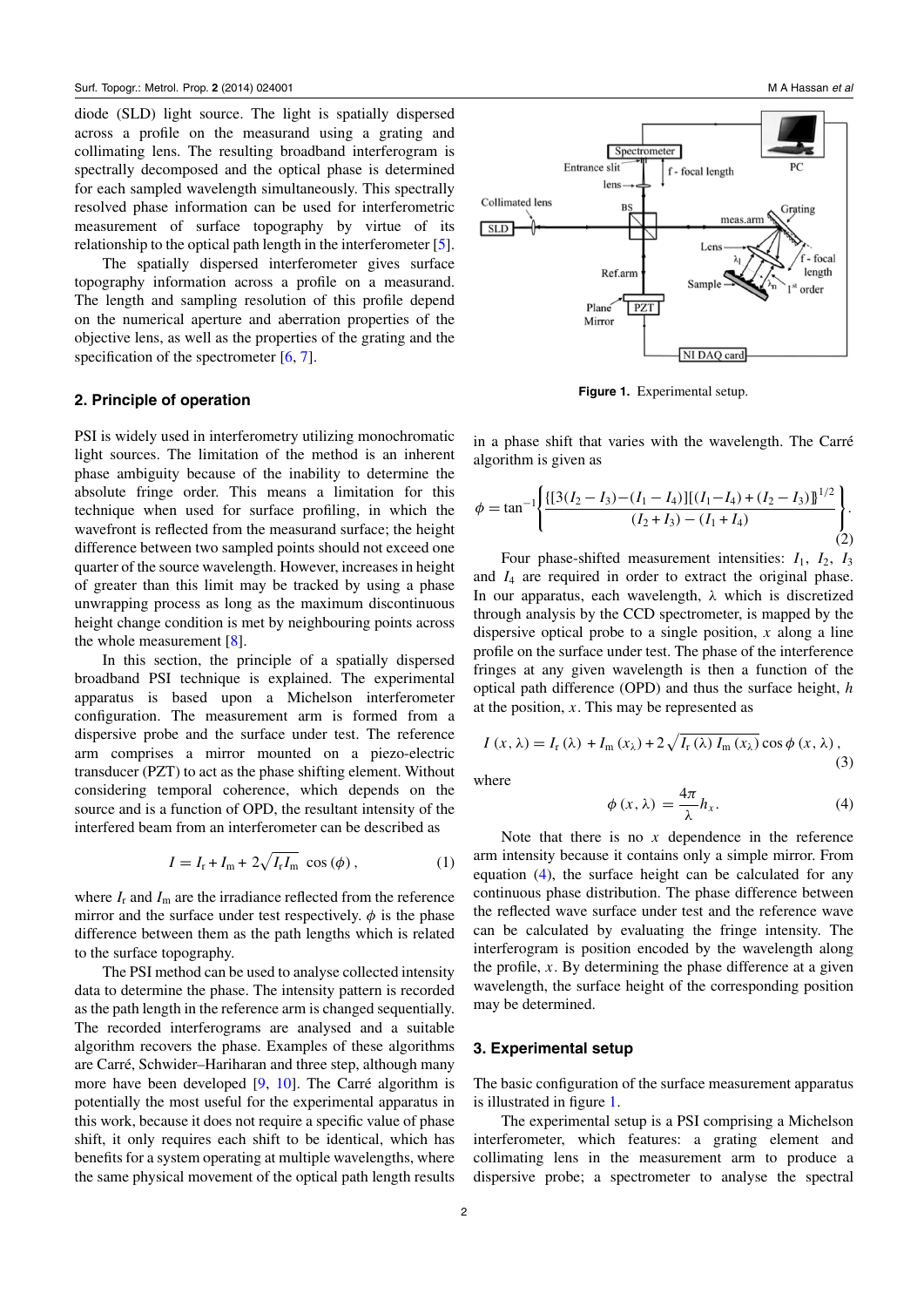

**Figure 2.** Optical probing and reference arm.



**Figure 3.** Utilized angle and sign convention.

interferogram generated; and a PZT in the reference arm to shift the reference phase. A SLD (Exalos EXS8310–8411) is used as a broadband light source and features high spatial coherence while maintaining a short coherence length of approximately  $20-30 \mu$ m. The SLD has an output power of 1.08 mW, at a bandwidth of 25 nm (full-width at half-maximum) centred at 825 nm. The beam splitter acts as the main splitter/combiner for the Michelson interferometer. The measurement arm beam propagates through the dispersive probe to the sample; the reference beam is incident on the PZT mounted mirror (see figure 2). In the dispersive optical probe, the SLD beam is angularly dispersed by the grating. The dispersed light is then collimated and then focused as a line profile onto the sample. In the dispersive optical probe, the broadband SLD beam (width 8.3 mm) is angularly dispersed by the grating. The dispersed light is then collimated and focused onto the surface by the objective lens. The lens used for this experiment was an achromatic doublet (Thorlabs, AC254–050-B) with a focal length of 50 mm. The grating equation is

$$
m\lambda = d\left(\sin\alpha + \sin\beta\right),\tag{5}
$$

where *m* is an integer number, *d* is the grating pitch and  $\lambda$  is the wavelength of the incident light.  $\alpha$ ,  $\beta$  are the incident and diffracted angles respectively, as shown in figure 3.

The first-order diffracted beam is used to probe the surface being tested using the objective lens. The lateral range (line profile length), *S*, of the incident light on the surface can be represented by

$$
S = f \frac{\Delta \lambda}{d \cos \beta},\tag{6}
$$



**Figure 4.** Scan linearity versus various angles of incidence.

where *f* is the effective focal length of the objective lens and the diffraction grating is operating on the first order only. The rear focal point of the objective lens is aligned such that it is placed at the point of diffraction on the grating surface. The optical axis of the lens is aligned with the axis of propagation of the centre SLD wavelength (825 nm). The grating is set so that the incident angle of the measurement arm beam is 0°, which results in a diffracted angle of 83.70° at the centre wavelength and an angular dispersion of 0.01 rad nm<sup>-1</sup>. The incident angle is critical in determining the angular dispersion and thus the overall length of the line profile cast upon the surface. Figure 4 shows the calculated scan ranges for several different incident angles. It is evident from the figure that the smaller the incident angle, the larger the scan range. In addition, it was found that the scan range is, to a good approximation, linear across the wavelength scan range. The first order diffracted beam from the grating is collimated and focused by the objective lens onto the surface being tested. In the reference arm, a PZT (Physik Instrumente, P.810.10) mounted mirror is used to generate the phase by moving the mirror through four positions along the optical axis. The spectral interferogram is recorded by a spectrometer (Solar Laser Systems, S150) after each mirror movement to provide the set of intensities required for applying the Carré PSI algorithm. The spectrometer features a CMOS line array with 3648 pixels and has a specified wavelength resolution of 0.06 nm. The PSI operation is coordinated using National Instruments Labview software and a data acquisition (DAQ) card having an analogue output (National Instruments USB-6211). In the reference arm, the PZT is pushed in four steps by applying a series of 0.84 V steps using the analogue output on the DAQ card.

#### **4. Experimental results and discussion**

In the described experimental work, the spectral interferogram generated from the wavefronts reflected from the test surface and the reference mirror were analysed using the spectrometer. A spectrogram was captured for each of the four reference mirror positions, relating to induced phase shifts of approximately 110° at the source centre wavelength of 825 nm. The reference mirror is moved in 1 s intervals with the spectrogram data being read after a delay of  $2 \text{ ms}$ ,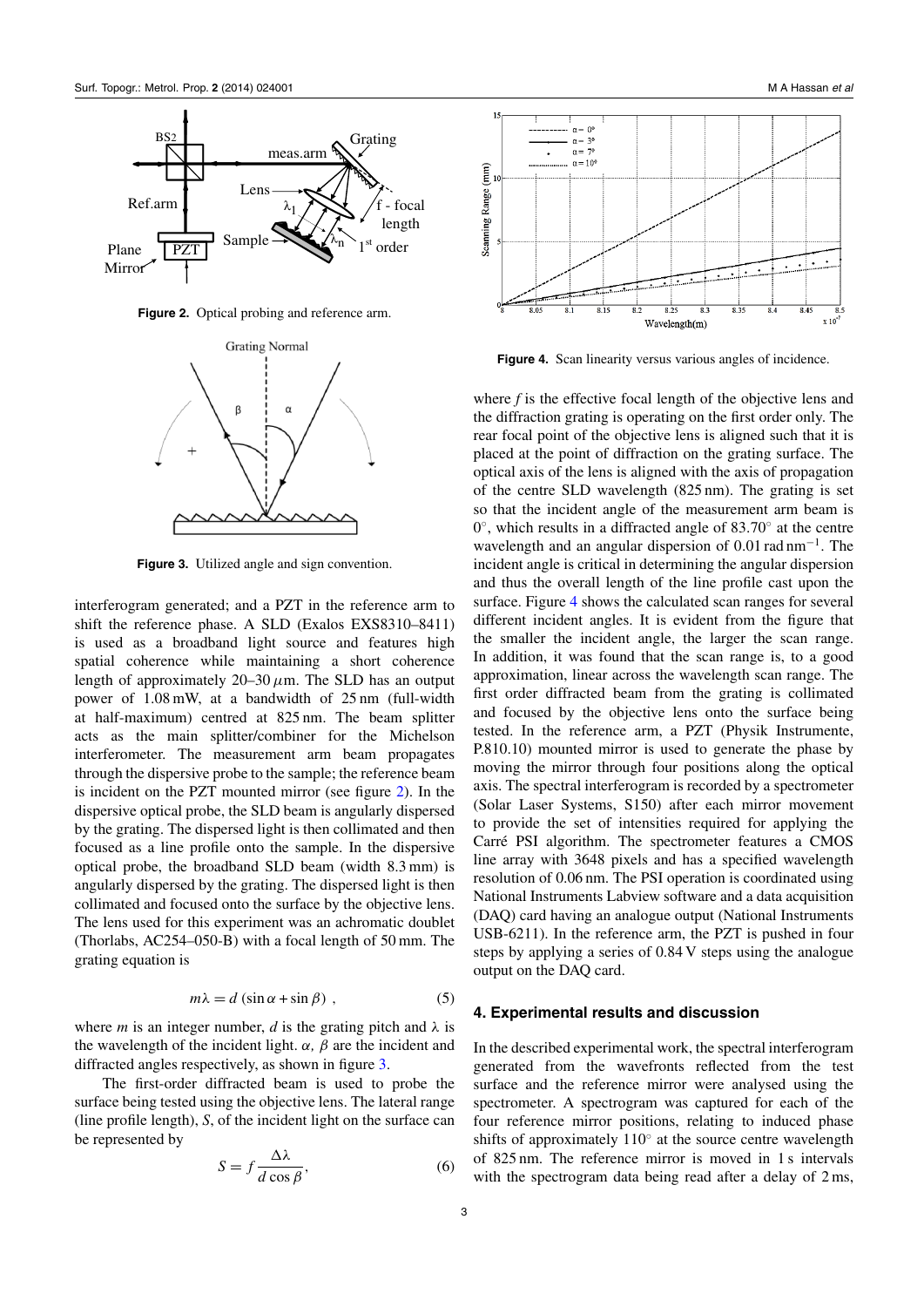<span id="page-5-0"></span>

**Figure 5.** Surfstand analysis of the multi-step artefact measured with the Taylor Hobson PGI.



**Figure 6.** Spectral interferograms captured with four mirror shifts.

to allow for mechanical settling. In combination with the dispersive optical probe, each pixel of the spectrometer monitors interferogram intensity information retrieved from one specific position in the surface. The spectral interferogram data is transferred to the personal computer (PC) through a USB interface and analysed using National Instruments Labview software. In this paper, a diamond turned multi-step artefact, having variable slope angles between steps, was used to investigate the measurement concept. Figure 5 shows a surface profile of this sample obtained using a Taylor Hobson PGI stylus instrument and the University of Huddersfield's proprietary surface analysis software, Surfstand.

In the experimental setup, the optical probe was arranged such that the four left-most steps (A, B, C and D in figure 5) were imaged. Figure 6 shows the retrieved spectral interferograms at the four reference mirror positions using the multi-step artefact. The position corresponding to the start of step A (figure 5) is located approximately at spectrometer pixel number 1700. The curvature of the intensity profile is directly due to the optical power spectrum of the SLD source used in the experiment. The data from the four acquired interferograms were then evaluated by the Carré phase shifting algorithm in order to extract the phase information relating to the surface height distribution along the profile. The raw extracted phase profile is shown in figure 7. The raw phase dataset was then unwrapped by tracking any phase changes



**Figure 7.** Raw phase profile calculated with the Carré algorithm.



**Figure 8.** Unwrapped phase profile.

of more than  $\pi$  and adjusting the fringe order up or down as necessary. The result of this process, showing the properly extracted phase profile, is shown in figure 8. It is worthy of note that the step heights for the multistep sample are actually larger than the non-ambiguous measurement range of approximately 206 nm  $(\lambda/4)$ . However, because the steps are joined with angled slopes rather than by a sharp transition, it is possible for the apparatus to track the transition with the currently implemented objective lens. The phase profile in figure 8 was converted to a surface height profile using equation [\(4\)](#page-3-0).

Comparing the profile extracted using the Taylor Hobson PGI stylus profilometer (figure 5) to that obtained using the spatially dispersed short coherence method, it is clear that the step heights have been successfully resolved. The step profile seen in figure 8 is a subset of the steps referred to as A, B, C and D in figure 5. It is evident on comparison of the two results that there is some distortion apparent on the left hand side of figure 8. This is likely to be due to a combination of imperfect alignment in the optical probe apparatus and inherent aberrations in the simple single lens objective. These issues can be alleviated with better alignment and calibration of the probe against an optical flat. Steps C and D appear to be well resolved and as such were used to confirm the validity of the method by gauging the step height. A mean line was taken from the data in the middle portions of each step and the difference between them calculated.